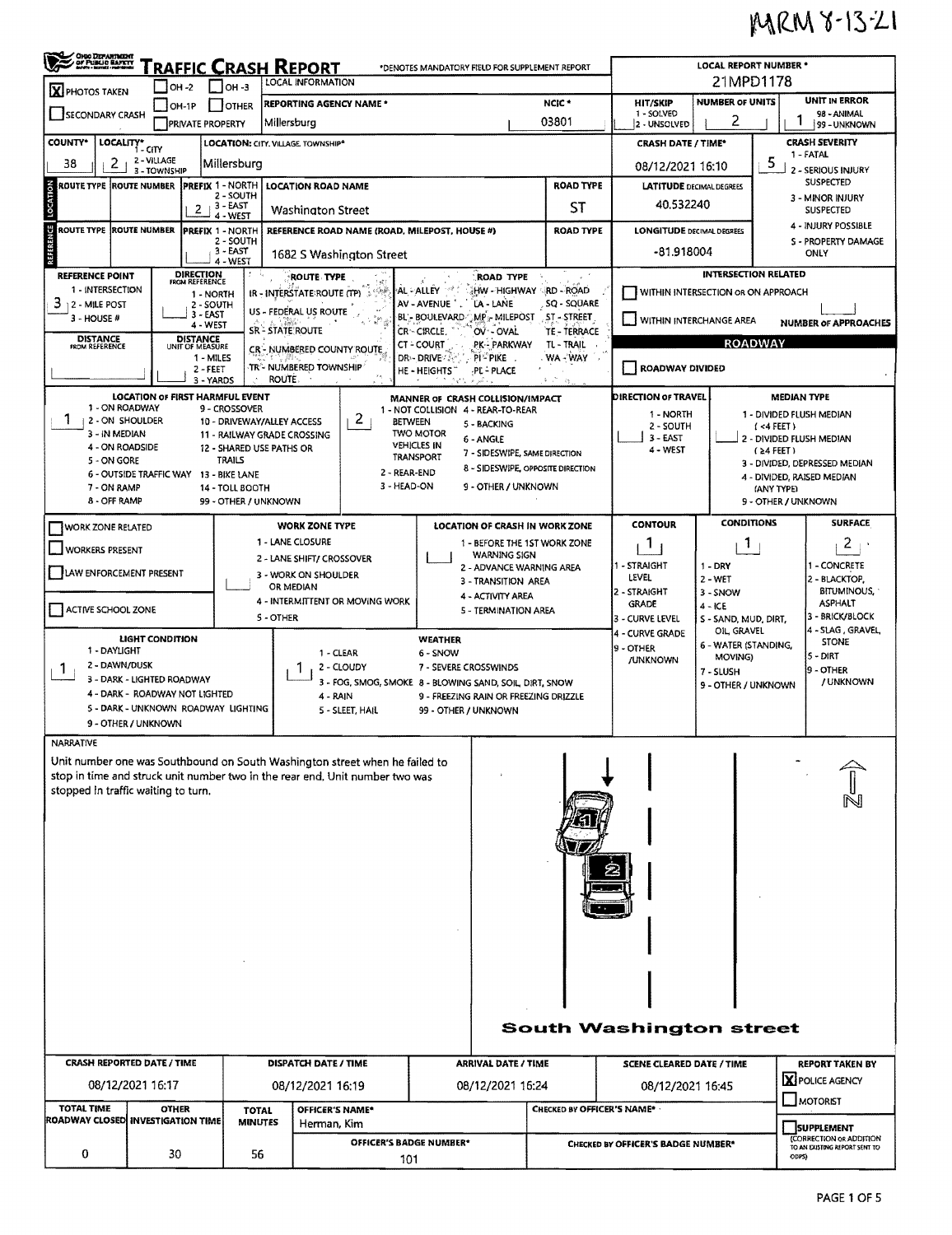|                                                                                                    | <b>OHO DEPARTMENT</b><br>OF PUBLIC BAFETY                                             |                                                                        | <b>LOCAL REPORT NUMBER</b>                                                                 |                                            |                                                               |                                                       |                                                   |                                                               |  |  |  |  |  |
|----------------------------------------------------------------------------------------------------|---------------------------------------------------------------------------------------|------------------------------------------------------------------------|--------------------------------------------------------------------------------------------|--------------------------------------------|---------------------------------------------------------------|-------------------------------------------------------|---------------------------------------------------|---------------------------------------------------------------|--|--|--|--|--|
|                                                                                                    |                                                                                       |                                                                        |                                                                                            |                                            |                                                               |                                                       | 21MPD1178                                         |                                                               |  |  |  |  |  |
| UNIT#                                                                                              | OWNER NAME: LAST, FIRST, MIDDLE (C) SAME AS DRIVERY                                   |                                                                        |                                                                                            |                                            |                                                               | OWNER PHONE:INCLUDE AREA CODE (C) SAME AS DRIVER)     | DAMAGE                                            |                                                               |  |  |  |  |  |
|                                                                                                    | REIDENBACH, ROBERT, A<br>OWNER ADDRESS: STREET, CITY, STATE, ZIP ( C) SAME AS DRIVERY |                                                                        |                                                                                            |                                            | 330-231-4981                                                  |                                                       | DAMAGE SCALE<br>1 - NONE<br>3 - FUNCTIONAL DAMAGE |                                                               |  |  |  |  |  |
| 2 - MINOR DAMAGE<br>4 - DISABLING DAMAGE<br>3710 S WASHINGTON STREET LOT 6, MILLERSBURG, OH, 44654 |                                                                                       |                                                                        |                                                                                            |                                            |                                                               |                                                       |                                                   |                                                               |  |  |  |  |  |
|                                                                                                    | COMMERCIAL CARRIER: NAME, ADDRESS, CITY, STATE, ZIP                                   |                                                                        |                                                                                            |                                            |                                                               | COMMERCIAL CARRIER PHONE: INCLUDE AREA CODE           | 9 - UNKNOWN                                       |                                                               |  |  |  |  |  |
|                                                                                                    |                                                                                       |                                                                        |                                                                                            |                                            |                                                               |                                                       | <b>DAMAGED AREA(S)</b>                            |                                                               |  |  |  |  |  |
|                                                                                                    | LP STATE   LICENSE PLATE #                                                            |                                                                        | <b>VEHICLE IDENTIFICATION #</b>                                                            | <b>VEHICLE YEAR</b><br><b>VEHICLE MAKE</b> |                                                               |                                                       |                                                   | INDICATE ALL THAT APPLY                                       |  |  |  |  |  |
| он                                                                                                 | 582YBD<br><b>INSURANCE COMPANY</b>                                                    |                                                                        | 1G4HP52K844166786<br><b>INSURANCE POLICY #</b>                                             |                                            | 2004<br>COLOR                                                 | <b>BUICK</b><br><b>VEHICLE MODEL</b>                  |                                                   |                                                               |  |  |  |  |  |
| <b>X</b> INSURANCE                                                                                 | <b>STATEFARM</b>                                                                      |                                                                        | 9681930C0735H                                                                              |                                            | <b>TAN</b>                                                    | LESABRE                                               |                                                   |                                                               |  |  |  |  |  |
|                                                                                                    | <b>TYPE OF USE</b>                                                                    |                                                                        | US DOT #                                                                                   |                                            | TOWED BY: COMPANY NAME                                        |                                                       |                                                   |                                                               |  |  |  |  |  |
| COMMERCIAL                                                                                         | GOVERNMENT                                                                            | IN EMERGENCY<br><b>RESPONSE</b>                                        | VEHICLE WEIGHT GVWR/GCWR                                                                   | <b>HAZARDOUS MATERIAL</b>                  |                                                               |                                                       |                                                   |                                                               |  |  |  |  |  |
| INTERLOCK<br><b>DEVICE</b>                                                                         | <b>HIT/SKIP UNIT</b>                                                                  | # OCCUPANTS                                                            | $1 - 510K$ LBS.                                                                            |                                            | MATERIAL<br><b>CLASS #</b><br>RELEASED                        | PLACARD ID#                                           |                                                   |                                                               |  |  |  |  |  |
| EQUIPPED                                                                                           |                                                                                       | 1                                                                      | 2 - 10.001 - 26K LBS.<br>$3 - 26K$ LBS.                                                    |                                            | PLACARD                                                       |                                                       |                                                   |                                                               |  |  |  |  |  |
|                                                                                                    | 1 - PASSENGER CAR<br>2 - PASSENGER VAN                                                | 6 - VAN (9-15 SEATS)<br>7 - MOTORCYCLE 2-WHEELED                       | 12 - GOLF CART<br>13 - SNOWMOBILE                                                          |                                            | 18 - LIMO (LIVERY VEHICLE)                                    | 23 - PEDESTRIAN/SKATER                                |                                                   |                                                               |  |  |  |  |  |
|                                                                                                    | (MINIVANI)                                                                            | 8 - MOTORCYCLE 3-WHEELED                                               | 14 - SINGLE UNIT                                                                           | 20 - OTHER VEHICLE                         | 19 - BUS (16+ PASSENGERS)                                     | 24 - WHEELCHAIR (ANY TYPE)<br>2S - OTHER NON-MOTORIST |                                                   | 10                                                            |  |  |  |  |  |
|                                                                                                    | UNIT TYPE 3 - SPORT UTILITY<br>VEHICLE                                                | 9 - AUTOCYCLE<br>10 - MOPED OR MOTORIZED                               | <b>TRUCK</b><br>15 - SEMI-TRACTOR                                                          | 21 HEAVY EQUIPMENT                         |                                                               | 26 - BICYCLE                                          |                                                   |                                                               |  |  |  |  |  |
|                                                                                                    | 4 - PICK UP<br>S - CARGO VAN                                                          | <b>BICYCLE</b><br>11 - ALL TERRAIN VEHICLE                             | 16 - FARM EQUIPMENT<br>17 - MOTORHOME                                                      |                                            | 22 - ANIMAL WITH RIDER OR<br>ANIMAL-DRAWN VEHICLE             | 27 - TRAIN<br>99 - UNKNOWN OR HIT/SKIP                |                                                   |                                                               |  |  |  |  |  |
|                                                                                                    | (ATV/UTV)<br># OF TRAILING UNITS                                                      |                                                                        |                                                                                            |                                            |                                                               |                                                       |                                                   |                                                               |  |  |  |  |  |
| VEHICL                                                                                             | WAS VEHICLE OPERATING IN AUTONOMOUS                                                   |                                                                        |                                                                                            |                                            |                                                               |                                                       |                                                   | 12                                                            |  |  |  |  |  |
|                                                                                                    | MODE WHEN CRASH OCCURRED?                                                             | 0                                                                      | 0 - NO AUTOMATION<br>1 - DRIVER ASSISTANCE                                                 |                                            | 3 - CONDITIONAL AUTOMATION 9 - UNKNOWN<br>4 - HIGH AUTOMATION |                                                       |                                                   |                                                               |  |  |  |  |  |
| 2                                                                                                  |                                                                                       |                                                                        | 1 - YES 2 - NO 9 - OTHER / UNKNOWN AUTONOMOUS 2 - PARTIAL AUTOMATION S - FULL AUTOMATION   |                                            |                                                               |                                                       | m                                                 |                                                               |  |  |  |  |  |
|                                                                                                    |                                                                                       | MODE LEVEL                                                             |                                                                                            |                                            |                                                               |                                                       |                                                   |                                                               |  |  |  |  |  |
|                                                                                                    | 1 - NONE<br>$2 - TAXI$                                                                | 6 - BUS - CHARTER/TOUR<br>7 - BUS - INTERCITY                          | <b>11 - FIRE</b><br>12 - MILITARY                                                          | 16 - FARM                                  | 17 - MOWING                                                   | 21 - MAIL CARRIER<br>99 - OTHER / UNKNOWN             |                                                   |                                                               |  |  |  |  |  |
| <b>SPECIAL</b>                                                                                     | 3 - ELECTRONIC RIDE<br><b>SHARING</b>                                                 | 8 - BUS - SHUTTLE<br>9-BUS- OTHER                                      | 13 - POLICE<br>14 - PUBLIC UTILITY                                                         |                                            | 18 - SNOW REMOVAL<br>19 - TOWING                              |                                                       |                                                   |                                                               |  |  |  |  |  |
|                                                                                                    | <b>FUNCTION 4 - SCHOOL TRANSPORT</b><br>S - BUS - TRANSIT/COMMUTER                    | 10 - AMBULANCE                                                         | 15 - CONSTRUCTION EQUIP.                                                                   |                                            | 20 - SAFETY SERVICE                                           |                                                       |                                                   |                                                               |  |  |  |  |  |
|                                                                                                    |                                                                                       |                                                                        |                                                                                            |                                            | <b>PATROL</b>                                                 |                                                       |                                                   |                                                               |  |  |  |  |  |
|                                                                                                    | 1 - NO CARGO BODY TYPE<br>/ NOT APPLICABLE                                            | 4 - LOGGING<br>S - INTERMODAL                                          | 7 - GRAIN/CHIPS/GRAVEL<br><b>B-POLE</b>                                                    | 11 - DUMP                                  | 12 - CONCRETE MIXER                                           | 99 - OTHER / UNKNOWN                                  |                                                   |                                                               |  |  |  |  |  |
| CARGO<br><b>BODY</b>                                                                               | 2 BUS<br>3 - VEHICLE TOWING                                                           | <b>CONTAINER CHASSIS</b><br>6 - CARGOVAN                               | 9 - CARGO TANK                                                                             |                                            | 13 - AUTO TRANSPORTER                                         |                                                       |                                                   | 9<br>.<br>а                                                   |  |  |  |  |  |
| <b>TYPE</b>                                                                                        | ANOTHER MOTOR VEHICLE                                                                 | /ENCLOSED BOX                                                          | 10 - FLAT BED                                                                              |                                            | 14 - GARBAGE/REFUSE                                           |                                                       |                                                   |                                                               |  |  |  |  |  |
|                                                                                                    | 1 - TURN SIGNALS<br>2 - HEAD LAMPS                                                    | 4 - BRAKES<br>S - STEERING                                             | 7 - WORN OR SLICK TIRES                                                                    |                                            | 9 - MOTOR TROUBLE<br>10 - DISABLED FROM PRIOR                 | 99 - OTHER / UNKNOWN                                  |                                                   |                                                               |  |  |  |  |  |
| <b>VEHICLE</b><br><b>DEFECTS</b>                                                                   | 3 - TAIL LAMPS                                                                        | 6 - TIRE BLOWOUT                                                       | <b>8 - TRAILER EQUIPMENT</b><br>DEFECTIVE                                                  |                                            | <b>ACCIDENT</b>                                               |                                                       |                                                   |                                                               |  |  |  |  |  |
|                                                                                                    |                                                                                       |                                                                        |                                                                                            |                                            |                                                               |                                                       | $\Box$ - NO DAMAGE [ 0 ]                          | L. UNDERCARRIAGE [ 14 ]                                       |  |  |  |  |  |
|                                                                                                    | 1 - INTERSECTION -<br>MARKED CROSSWALK                                                | 4 - MIDBLOCK -<br>MARKED CROSSWALK                                     | 7 - SHOULDER/ROADSIDE<br><b>8 - SIDEWALK</b>                                               |                                            | 10 - DRIVEWAY ACCESS<br><b>11 - SHARED USE PATHS</b>          | 99 - OTHER / UNKNOWN                                  | $\Box$ -TOP[13]                                   | $\Box$ - ALL AREAS [ 15 ]                                     |  |  |  |  |  |
| NON-<br>MOTORIST                                                                                   | 2 - INTERSECTION -<br><b>UNMARKED CROSSWALK</b>                                       | 5 - TRAVEL LANE -<br>OTHER LOCATION                                    | 9 - MEDIAN/CROSSING                                                                        |                                            | OR TRAILS<br>12 - FIRST RESPONDER                             |                                                       |                                                   | - UNIT NOT AT SCENE [ 16 ]                                    |  |  |  |  |  |
| LOCATION                                                                                           | 3 - INTERSECTION - OTHER                                                              | <b>6 - BICYCLE LANE</b><br>1 - STRAIGHT AHEAD                          | <b>ISLAND</b><br>9 - LEAVING TRAFFIC                                                       |                                            | AT INCIDENT SCENE                                             | 21 - STANDING OUTSIDE                                 |                                                   |                                                               |  |  |  |  |  |
|                                                                                                    | 1 - NON-CONTACT<br>2 - NON-COLUSION                                                   | 2 - BACKING                                                            | LANE                                                                                       |                                            | 15 - WALKING, RUNNING,<br>JOGGING, PLAYING                    | DISABLED VEHICLE                                      | 0 - NO DAMAGE                                     | INITIAL POINT OF CONTACT<br>14 - UNDERCARRIAGE                |  |  |  |  |  |
| 3                                                                                                  | 3 - STRIKING                                                                          | 3 - CHANGING LANES<br>4 - OVERTAKING/PASSING                           | 10 - PARKED<br>11 - SLOWING OR STOPPED                                                     |                                            | 16 - WORKING<br>17 - PUSHING VEHICLE                          | 99 - OTHER / UNKNOWN                                  | 11                                                | 1-12 - REFER TO UNIT 15 - VEHICLE NOT AT SCENE                |  |  |  |  |  |
| <b>ACTION</b>                                                                                      | 4 - STRUCK                                                                            | PRE-CRASH S - MAKING RIGHT TURN<br><b>ACTIONS</b> 6 - MAKING LEFT TURN | IN TRAFFIC<br>12 - DRIVERLESS                                                              |                                            | 18 - APPROACHING OR<br>LEAVING VEHICLE                        |                                                       |                                                   | DIAGRAM<br>99 - UNKNOWN                                       |  |  |  |  |  |
|                                                                                                    | <b>S-BOTH STRIKING</b><br>& STRUCK                                                    | 7 - MAKING U-TURN<br>8 - ENTERING TRAFFIC                              | 13 - NEGOTIATING A CURVE<br>14 - ENTERING OR CROSSING                                      |                                            | 19 - STANDING<br>20 - OTHER NON-MOTORIST                      |                                                       | 13 - TOP                                          |                                                               |  |  |  |  |  |
|                                                                                                    | 9 - OTHER / UNKNOWN                                                                   | LANE                                                                   | SPECIFIED LOCATION                                                                         |                                            |                                                               |                                                       |                                                   | TRAFFIC                                                       |  |  |  |  |  |
|                                                                                                    | 1 - NONE<br>2 - FAILURE TO YIELD                                                      | /ACDA                                                                  | 8 - FOLLOWING TOO CLOSE 13 - IMPROPER START FROM<br>A PARKED POSITION                      |                                            | 18 - OPERATING DEFECTIVE<br>EQUIPMENT                         | 23 - OPENING DOOR INTO<br><b>ROADWAY</b>              | TRAFFICWAY FLOW                                   | TRAFFIC CONTROL                                               |  |  |  |  |  |
|                                                                                                    | 3 - RAN RED LIGHT<br>4 - RAN STOP SIGN                                                | 9 - IMPROPER LANE<br>CHANGE                                            | 14 - STOPPED OR PARKED<br>ILLEGALLY                                                        |                                            | 19 - LOAD SHIFTING<br>/FALLING/SPILLING                       | 99 - OTHER IMPROPER<br><b>ACTION</b>                  | 1 - ONE-WAY<br>2 - TWO-WAY                        | 1 - ROUNDABOUT 4 - STOP SIGN<br>2 - SIGNAL<br>S - YIELD SIGN  |  |  |  |  |  |
| 8                                                                                                  | S - UNSAFE SPEED                                                                      | 10 - IMPROPER PASSING                                                  | 15 - SWERVING TO AVOID                                                                     |                                            | 20 - IMPROPER CROSSING                                        |                                                       | 2                                                 | b<br>3 - FLASHER<br>6 - NO CONTROL                            |  |  |  |  |  |
|                                                                                                    | CONTRIBUTING 6 - IMPROPER TURN<br>CIRCUMSTANCES <sub>7</sub> - LEFT OF CENTER         | 11 - DROVE OFF ROAD<br>12 - IMPROPER BACKING                           | 16 - WRONG WAY<br>17 - VISION OBSTRUCTION                                                  |                                            | 21 - LYING IN ROADWAY<br>22 - NOT DISCERNIBLE                 |                                                       | # OF THROUGH LANES                                | <b>RAIL GRADE CROSSING</b>                                    |  |  |  |  |  |
| SEQUENCE OF EVENTS                                                                                 |                                                                                       |                                                                        |                                                                                            |                                            |                                                               |                                                       | ON ROAD                                           | 1 - NOT INVLOVED                                              |  |  |  |  |  |
|                                                                                                    |                                                                                       |                                                                        | EVENTS                                                                                     |                                            |                                                               |                                                       | 2                                                 | 2 - INVOLVED-ACTIVE CROSSING<br>3 - INVOLVED-PASSIVE CROSSING |  |  |  |  |  |
| 20                                                                                                 | 1 - OVERTURN/ROLLOVER<br>2 - FIRE/EXPLOSION                                           | 7 - SEPARATION OF UNITS<br>8 - RAN OFF ROAD RIGHT                      | 12 - DOWNHILL RUNAWAY 19 - ANIMAL -OTHER<br>13 - OTHER NON-COLLISION 20 - MOTOR VEHICLE IN |                                            |                                                               | 23 - STRUCK BY FALLING.<br>SHIFTING CARGO OR          |                                                   |                                                               |  |  |  |  |  |
|                                                                                                    | 3 - IMMERSION<br>4 - JACKKNIFE                                                        | 9 - RAN OFF ROAD LEFT<br>10 - CROSS MEDIAN                             | 14 - PEDESTRIAN<br>15 - PEDALCYCLE                                                         |                                            | <b>TRANSPORT</b><br>21 - PARKED MOTOR                         | ANYTHING SET IN<br>MOTION BY A MOTOR                  |                                                   | UNIT / NON-MOTORIST DIRECTION<br>1 - NORTH<br>S - NORTHEAST   |  |  |  |  |  |
| 2                                                                                                  | S - CARGO / EQUIPMENT<br>LOSS OR SHIFT                                                | 11 - CROSS CENTERLINE -<br>OPPOSITE DIRECTION                          | 16 - RAILWAY VEHICLE<br>17 - ANIMAL - FARM                                                 |                                            | VEHICLE<br>22 - WORK ZONE                                     | VEHICLE<br>24 - OTHER MOVABLE                         |                                                   | 2 - SOUTH<br>6 - NORTHWEST                                    |  |  |  |  |  |
|                                                                                                    | 6 - EQUIPMENT FAILURE                                                                 | OF TRAVEL                                                              | 18 - ANIMAL - DEER                                                                         |                                            | <b>MAINTENANCE</b><br><b>EQUIPMENT</b>                        | OBJECT                                                | <b>FROM</b><br>TO                                 | $3 - EAST$<br>7 - SOUTHEAST<br>۷<br>4 - WEST<br>8 - SOUTHWEST |  |  |  |  |  |
|                                                                                                    |                                                                                       |                                                                        | COLLISION WITH FIXED OBJECT - STRUCK                                                       |                                            |                                                               |                                                       |                                                   | 9 - OTHER / UNKNOWN                                           |  |  |  |  |  |
|                                                                                                    | 25 - IMPACT ATTENUATOR 31 - GUARDRAIL END<br>/ CRASH CUSHION                          | 32 - PORTABLE BARRIER                                                  | 38 - OVERHEAD SIGN POST<br>39 - LIGHT / LUMINARIES                                         | 46 - FENCE                                 | 45 - EMBANKMENT                                               | 52 - BUILDING<br><b>S3 - TUNNEL</b>                   | UNIT SPEED                                        | DETECTED SPEED                                                |  |  |  |  |  |
|                                                                                                    | 26 - BRIDGE OVERHEAD<br><b>STRUCTURE</b>                                              | 33 - MEDIAN CABLE BARRIER<br>34 - MEDIAN GUARDRAIL                     | <b>SUPPORT</b><br>40 - UTILITY POLE                                                        | 4B-TREE                                    | 47 - MAILBOX                                                  | 54 - OTHER FIXED<br>OBJECT                            |                                                   |                                                               |  |  |  |  |  |
|                                                                                                    | 27 - BRIDGE PIER OR<br><b>ABUTMENT</b>                                                | <b>BARRIER</b><br>3S - MEDIAN CONCRETE                                 | 41 - OTHER POST, POLE<br>OR SUPPORT                                                        |                                            | 49 - FIRE HYDRANT<br>SO - WORK ZONE                           | 99 - OTHER / UNKNOWN                                  | 10                                                | 1 - STATED / ESTIMATED SPEED                                  |  |  |  |  |  |
|                                                                                                    | 28 - BRIDGE PARAPET<br>29 - BRIDGE RAIL                                               | <b>BARRIER</b><br>36 - MEDIAN OTHER BARRIER 43 - CURB                  | 42 - CULVERT                                                                               |                                            | MAINTENANCE<br>EQUIPMENT                                      |                                                       | <b>POSTED SPEED</b>                               | 2 - CALCULATED / EDR                                          |  |  |  |  |  |
|                                                                                                    | 30 - GUARDRAIL FACE                                                                   | 37 - TRAFFIC SIGN POST                                                 | 44 - DITCH                                                                                 | 51 - WALL                                  |                                                               |                                                       |                                                   | 3 - UNDETERMINED                                              |  |  |  |  |  |
|                                                                                                    | FIRST HARMFUL EVENT                                                                   |                                                                        | <b>MOST HARMFUL EVENT</b>                                                                  |                                            |                                                               |                                                       | 35                                                |                                                               |  |  |  |  |  |

 $\hat{\boldsymbol{\epsilon}}$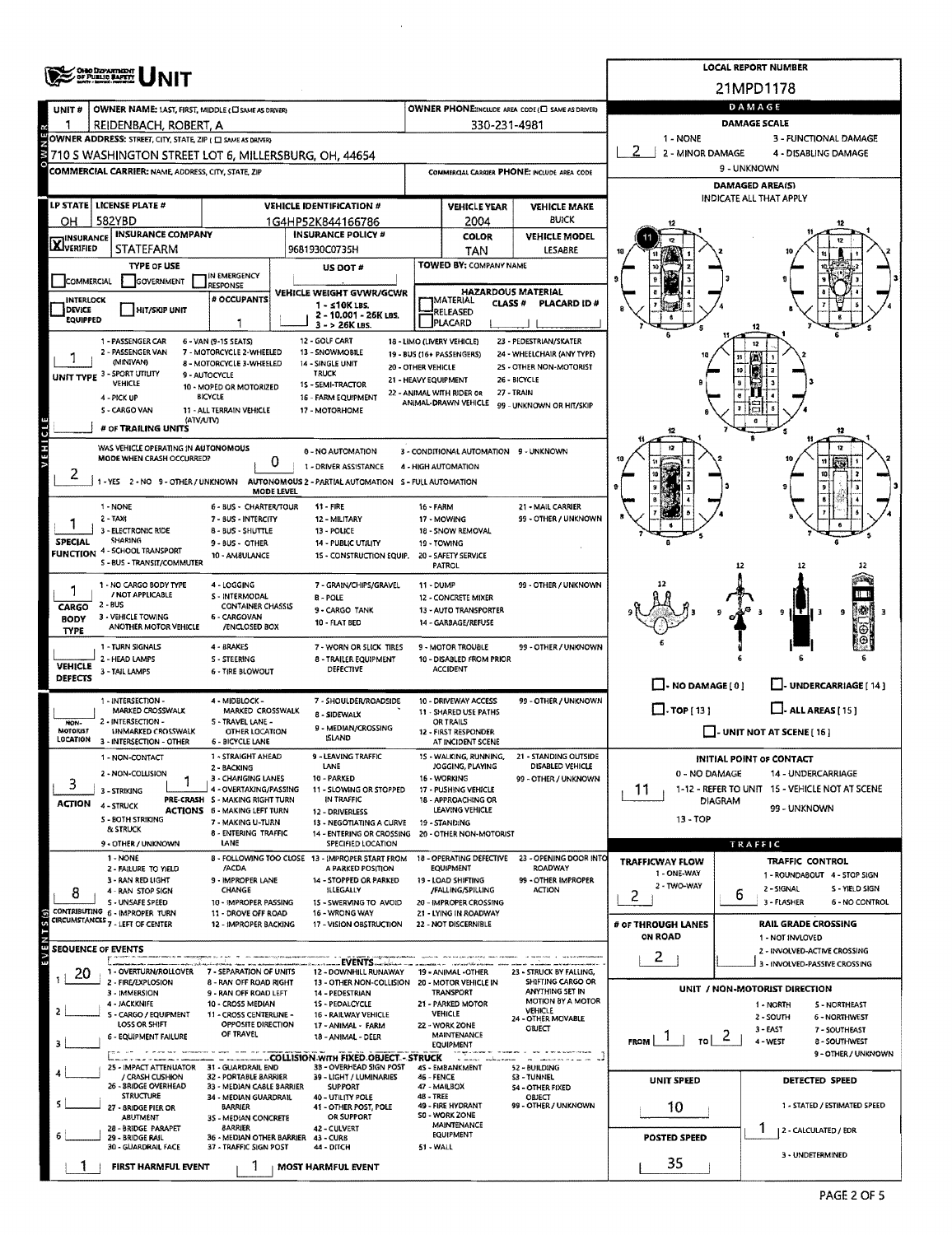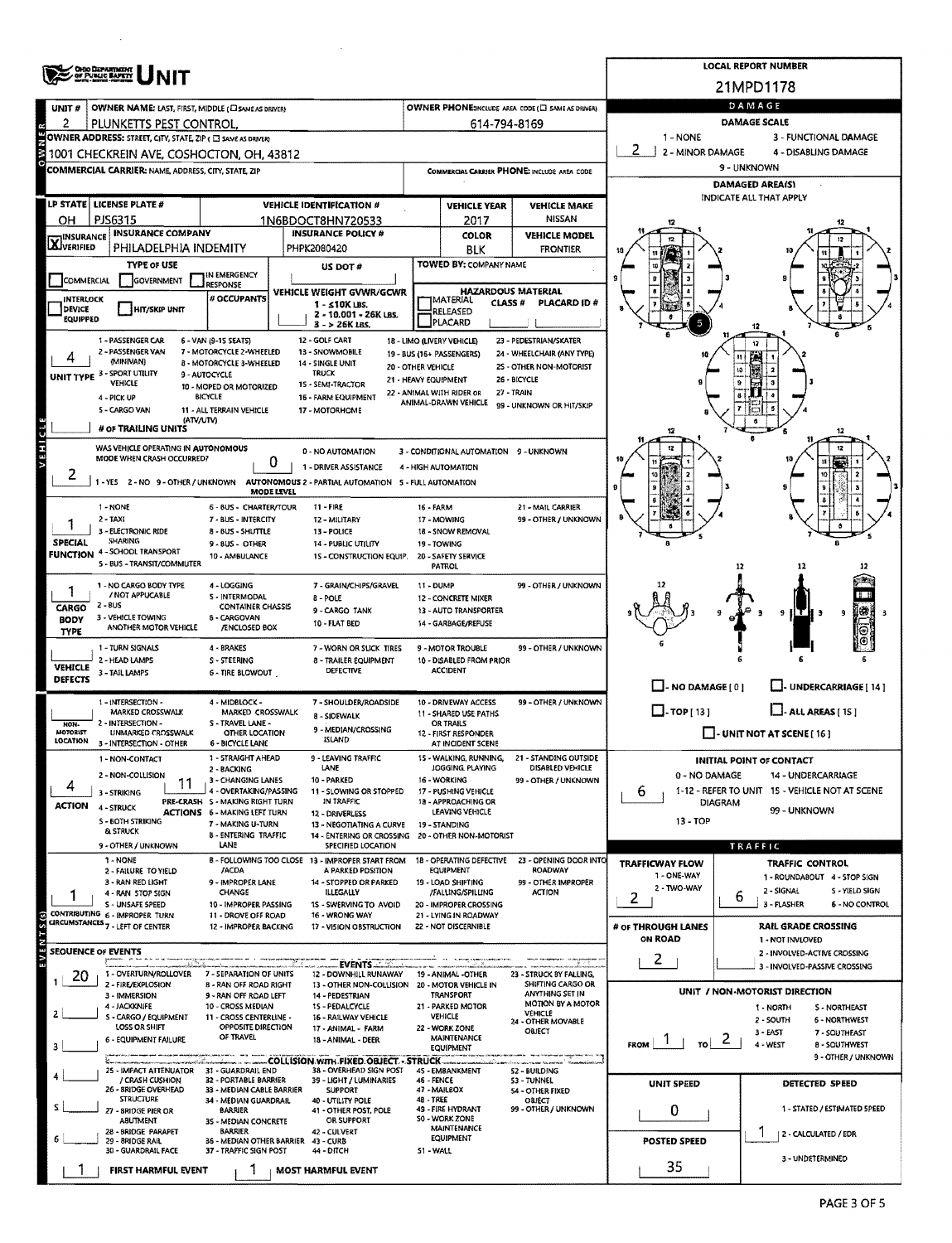|                         |                                                                                                   | <b>EXPERIENCE</b><br><b>MOTORIST / NON-MOTORIST</b>                                                                               |  |                                                                         |                   |                                                   |                        |                                                           |                      |                                                                                |                                          | <b>LOCAL REPORT NUMBER</b><br>21MPD1178                                                               |                                                                                      |                     |                                     |                                               |                               |  |  |
|-------------------------|---------------------------------------------------------------------------------------------------|-----------------------------------------------------------------------------------------------------------------------------------|--|-------------------------------------------------------------------------|-------------------|---------------------------------------------------|------------------------|-----------------------------------------------------------|----------------------|--------------------------------------------------------------------------------|------------------------------------------|-------------------------------------------------------------------------------------------------------|--------------------------------------------------------------------------------------|---------------------|-------------------------------------|-----------------------------------------------|-------------------------------|--|--|
|                         | UNIT #                                                                                            | NAME: LAST, FIRST, MIDDLE                                                                                                         |  |                                                                         |                   |                                                   |                        |                                                           |                      |                                                                                | DATE OF BIRTH<br><b>AGE</b>              |                                                                                                       |                                                                                      |                     |                                     |                                               | <b>GENDER</b>                 |  |  |
|                         |                                                                                                   | REIDENBACH, ROBERT, A                                                                                                             |  |                                                                         |                   |                                                   |                        |                                                           |                      |                                                                                |                                          | 73<br>07/11/1948<br>М                                                                                 |                                                                                      |                     |                                     |                                               |                               |  |  |
|                         | <b>ADDRESS: STREET, CITY, STATE, ZIP</b><br>710 S WASHINGTON STREET LOT 6, MILLERSBURG, OH, 44654 |                                                                                                                                   |  |                                                                         |                   |                                                   |                        |                                                           |                      |                                                                                |                                          | <b>CONTACT PHONE - INCLUDE AREA CODE</b><br>330-231-4981                                              |                                                                                      |                     |                                     |                                               |                               |  |  |
|                         |                                                                                                   | <b>INJURIES INJURED</b><br><b>SAFETY EQUIPMENT</b><br>INJURED TAKEN TO: MEDICAL FACILITY (NAME, CITY)<br><b>EMS AGENCY (NAME)</b> |  |                                                                         |                   |                                                   |                        |                                                           |                      |                                                                                |                                          |                                                                                                       | <b>SEATING</b>                                                                       |                     |                                     | AIR BAG USAGE EJECTION                        | <b>TRAPPED</b>                |  |  |
|                         | 5                                                                                                 | <b>TAKEN</b><br>BY<br>$+1$                                                                                                        |  |                                                                         |                   |                                                   |                        | <b>USED</b><br>4                                          |                      | <b>DOT-COMPLIANT</b><br>POSITION<br><sup>J</sup> MC HELMET<br>1                |                                          |                                                                                                       | 1                                                                                    | 1                   | 1                                   |                                               |                               |  |  |
| OTORIST / NON-MOTOR     | <b>OL STATE</b><br>он                                                                             | <b>OPERATOR LICENSE NUMBER</b><br>RS294663                                                                                        |  |                                                                         |                   |                                                   | <b>OFFENSE CHARGED</b> | LOCAL<br><b>OFFENSE DESCRIPTION</b><br>CODE               |                      |                                                                                |                                          |                                                                                                       |                                                                                      |                     | <b>CITATION NUMBER</b>              |                                               |                               |  |  |
|                         | OL CLASS                                                                                          | <b>ENDORSEMENT</b><br><b>RESTRICTION SELECT UP TO 3</b>                                                                           |  |                                                                         |                   | ALCOHOL / DRUG SUSPECTED<br><b>DRIVER</b>         |                        |                                                           | <b>CONDITION</b>     |                                                                                | <b>ALCOHOL TEST</b>                      |                                                                                                       |                                                                                      | <b>DRUG TEST(S)</b> |                                     |                                               |                               |  |  |
|                         | 4                                                                                                 |                                                                                                                                   |  |                                                                         | BΥ                | <b>DISTRACTED</b><br>-1                           | ALCOHOL                | OTHER DRUG                                                | MARIJUANA            | 1                                                                              | <b>STATUS</b><br>1                       | <b>TYPE</b><br>1                                                                                      | VALUE                                                                                | <b>STATUS</b><br>1  | <b>TYPE</b><br>1                    |                                               | RESULTS SELECT UP TO 4        |  |  |
|                         | UNIT#                                                                                             | NAME: LAST, FIRST, MIDDLE                                                                                                         |  |                                                                         |                   |                                                   |                        |                                                           |                      |                                                                                |                                          |                                                                                                       | <b>DATE OF BIRTH</b>                                                                 |                     |                                     | AGE                                           | <b>GENDER</b>                 |  |  |
|                         | 2                                                                                                 | WILLIS, TYLER. C                                                                                                                  |  |                                                                         |                   |                                                   |                        |                                                           |                      |                                                                                |                                          |                                                                                                       | 07/20/1990                                                                           |                     |                                     | 31                                            | м                             |  |  |
|                         |                                                                                                   | ADDRESS: STREET, CITY, STATE, ZIP                                                                                                 |  |                                                                         |                   |                                                   |                        |                                                           |                      |                                                                                |                                          |                                                                                                       | <b>CONTACT PHONE - INCLUDE AREA CODE</b>                                             |                     |                                     |                                               |                               |  |  |
|                         |                                                                                                   |                                                                                                                                   |  | 44207 TR 314, COSHOCTON, OH, 43812                                      |                   |                                                   |                        |                                                           |                      |                                                                                |                                          | 330-275-5552                                                                                          |                                                                                      |                     |                                     |                                               |                               |  |  |
| MOTORIST / NON-MOTORIST | 5                                                                                                 | <b>INJURIES INJURED</b><br><b>TAKEN</b><br>B٧<br>, 1,                                                                             |  | <b>EMS AGENCY (NAME)</b>                                                |                   |                                                   |                        | INJURED TAKEN TO: MEDICAL FACILITY (NAME, CITY)           |                      | <b>SAFETY EQUIPMENT</b><br><b>USED</b><br>4                                    |                                          | <b>SEATING</b><br>DOT-COMPLIANT<br>POSITION<br>-IMC HELMET<br>1                                       |                                                                                      |                     | AIR BAG USAGE EJECTION TRAPPED<br>1 |                                               |                               |  |  |
|                         |                                                                                                   | OL STATE OPERATOR LICENSE NUMBER<br>OFFENSE CHARGED                                                                               |  |                                                                         |                   |                                                   |                        |                                                           | LOCAL<br>CODE        | OFFENSE DESCRIPTION                                                            |                                          |                                                                                                       |                                                                                      |                     | <b>CITATION NUMBER</b>              |                                               |                               |  |  |
|                         | OН                                                                                                | TC859987                                                                                                                          |  |                                                                         |                   |                                                   |                        |                                                           |                      |                                                                                |                                          |                                                                                                       | ALCOHOL TEST                                                                         |                     | <b>DRUG TEST(S)</b>                 |                                               |                               |  |  |
|                         | OL CLASS<br>4                                                                                     | <b>ENDORSEMENT</b>                                                                                                                |  | <b>RESTRICTION SELECT UP TO 3</b>                                       | $BY_1$            | <b>DRIVER</b><br><b>DISTRACTED</b>                | ALCOHOL                | ALCOHOL / DRUG SUSPECTED                                  | MARUUANA             | <b>CONDITION</b>                                                               | <b>STATUS</b>                            | <b>TYPE</b>                                                                                           | VALUE                                                                                | <b>STATUS</b>       | <b>TYPE</b>                         |                                               | RESULTS SELECT UP TO 4        |  |  |
|                         | UNIT #                                                                                            | NAME: LAST, FIRST, MIDDLE                                                                                                         |  |                                                                         |                   |                                                   |                        | OTHER DRUG                                                |                      | -1                                                                             |                                          |                                                                                                       | DATE OF BIRTH                                                                        |                     |                                     | AGE                                           | <b>GENDER</b>                 |  |  |
|                         |                                                                                                   |                                                                                                                                   |  |                                                                         |                   |                                                   |                        |                                                           |                      |                                                                                |                                          |                                                                                                       |                                                                                      |                     |                                     |                                               |                               |  |  |
|                         |                                                                                                   | ADDRESS: STREET, CITY, STATE, ZIP                                                                                                 |  |                                                                         |                   |                                                   |                        |                                                           |                      |                                                                                | <b>CONTACT PHONE - INCLUDE AREA CODE</b> |                                                                                                       |                                                                                      |                     |                                     |                                               |                               |  |  |
| MOTORIST / NON-MOTORIST |                                                                                                   | INJURIES INJURED<br>TAKEN<br>8Y                                                                                                   |  | <b>EMS AGENCY (NAME)</b>                                                |                   |                                                   |                        | INJURED TAKEN TO: MEDICAL FACILITY (NAME CITY)            |                      | <b>SAFETY EQUIPMENT</b><br><b>USED</b>                                         |                                          | <b>SEATING</b><br>AIR BAG USAGE   EJECTION   TRAPPED<br>DOT-COMPLIANT<br>POSITION<br><b>MC HELMET</b> |                                                                                      |                     |                                     |                                               |                               |  |  |
|                         |                                                                                                   | OL STATE OPERATOR LICENSE NUMBER                                                                                                  |  |                                                                         |                   |                                                   | <b>OFFENSE CHARGED</b> |                                                           | LOCAL<br><b>CODE</b> | OFFENSE DESCRIPTION                                                            | <b>CITATION NUMBER</b>                   |                                                                                                       |                                                                                      |                     |                                     |                                               |                               |  |  |
|                         | OL CLASS                                                                                          | <b>ENDORSEMENT</b>                                                                                                                |  | <b>RESTRICTION SELECT UP TO 3</b>                                       |                   | <b>DRIVER</b>                                     |                        | ALCOHOL / DRUG SUSPECTED<br><b>CONDITION</b>              |                      |                                                                                |                                          | ALCOHOL TEST                                                                                          |                                                                                      |                     |                                     | <b>DRUG TEST(S)</b>                           |                               |  |  |
|                         |                                                                                                   |                                                                                                                                   |  |                                                                         | BY                | <b>DISTRACTED</b>                                 | ALCOHOL                | MARUUANA<br>OTHER DRUG                                    |                      |                                                                                | <b>STATUS</b>                            | <b>TYPI</b>                                                                                           | <b>VALUL</b>                                                                         | <b>STATUS</b>       | IYPE.                               |                                               | <b>RESULTS SELECT UP TO 4</b> |  |  |
|                         |                                                                                                   | <b>INJURIES</b>                                                                                                                   |  | <b>SEATING POSITION</b>                                                 |                   | AIR BAG                                           |                        | <b>OL CLASS</b>                                           |                      | OL RESTRICTION(S)                                                              |                                          |                                                                                                       | <b>DRIVER DISTRACTION</b>                                                            |                     |                                     | <b>TEST STATUS</b>                            |                               |  |  |
|                         | 1 - FATAL<br>2 - SUSPECTED SERIOUS                                                                | æ.                                                                                                                                |  | - FRONT - LEFT SIDE<br>(MOTORCYCLE DRIVER)                              |                   | <b>A TANOT DEPLOYED 1-1</b><br>2-DEPLOYED FRONT   |                        | 1 - CLASS A                                               |                      | - ALCOHOL INTERLOCK<br><b>DEVICE</b>                                           |                                          |                                                                                                       | NOT DISTRACTED<br>2 - MANUALLY OPERATING AN 2 - TEST REFUSED FOR THE                 |                     |                                     | 1 - NONE GIVEN                                |                               |  |  |
|                         | <b>INJURY</b> 45<br>3 - SUSPECTED MINOR                                                           |                                                                                                                                   |  | 2 - FRONT - MIDDLE<br>3 - FRONT - RIGHT SIDE                            |                   | 3 - DEPLOYED SIDE.<br><b>ATA - DEPLOYED BOTH-</b> |                        | 2 - CLASS B<br>3 - CLASS C.                               |                      | 2 - CDL INTRASTATE ONLY .~<br>3 - CORRECTIVE LENSES                            |                                          |                                                                                                       | <b>ELECTRONIC.</b><br>COMMUNICATION DEVICE                                           |                     |                                     | <b>3 - TEST GIVEN.</b>                        | CONTAMINATED-SAMPLE           |  |  |
|                         | injury<br>$\Delta\eta$ .                                                                          |                                                                                                                                   |  | 4 - SECOND - LEFT SIDE<br>(MOTORCYCLE PASSENGER)                        | <b>FRONT/SIDE</b> | $\sim$<br><b>5<sup>3</sup> NOT APPLICABLE</b>     |                        | 4 - REGULAR CLASS                                         |                      | 4 - FARM WAIVER<br>5 - EXCEPT CLASS A BUS                                      |                                          |                                                                                                       | (TEXTING, TYPING,<br><b>CHAI INET</b>                                                |                     |                                     | /UNUSABLE 537<br>4 - Test Given, p. 1         |                               |  |  |
|                         | 4 - POSSIBLE INJURY<br>5 - NO APPARENT INJURY                                                     |                                                                                                                                   |  | S - SECOND - MIDDLE<br>6 - SECOND - RIGHT SIDE                          |                   | 9 - DEPLOYMENT UNKNOWN                            | - 100 (10              | $(OHIO = D)$<br>S - M/C MOPED ONLY                        |                      | {6 - EXCEPT CLASS A<br><b>&amp; CLASS B BUS</b>                                |                                          |                                                                                                       | 3 - TALKING ON HANDS-FREE<br><b>COMMUNICATION DEVICE</b><br>4 - TALKING ON HAND-HELD |                     |                                     | RESULTS KNOWN<br>5 - TEST GIVEN, 1            | $\mathcal{L}$                 |  |  |
|                         |                                                                                                   | <b>INJURIES TAKEN BY</b>                                                                                                          |  | ! 7 - THIRD - LEFT SIDE<br>(MOTORCYCLE SIDE CAR)                        |                   | <b>EJECTION</b>                                   |                        | 6 - NO VALID OL                                           |                      | #7 - EXCEPT TRACTOR-TRAILER<br>8 - INTERMEDIATE LICENSE<br><b>RESTRICTIONS</b> |                                          |                                                                                                       | COMMUNICATION DEVICE<br>5 COTHER ACTIVITY WITH AN                                    |                     |                                     | <b>RESULTS UNKNOWN.</b>                       |                               |  |  |
|                         | 1.- NOT TRANSPORTED                                                                               |                                                                                                                                   |  | 8 THIRD - MIDDLE<br>9 - THIRD'- RIGHT SIDE                              | 1 - NOT EJECTED.  | <b>2 - PARTIALLY EJECTED</b>                      |                        | OL ENDORSEMENT                                            |                      | LEARNER'S PERMIT<br><b>RESTRICTIONS</b>                                        |                                          |                                                                                                       | ELECTRONIC DEVICE<br>6 - PASSENGER                                                   |                     | (1 - NONE                           |                                               | ALCOHOL TEST TYPE             |  |  |
| 2 - EMS                 | <b><i>ITREATED AT SCENE</i></b>                                                                   |                                                                                                                                   |  | 10 - SLEEPER SECTION<br>OF TRUCK CAB                                    |                   | 3 - TOTALLY EJECTED<br>4 - NOT APPLICABLE?        |                        | H - HAZMAT                                                |                      | 10 - LIMITED TO DAYLIGHT<br>ONLY                                               |                                          |                                                                                                       | <b>7-OTHER DISTRACTION</b><br>INSIDE THE VEHICLE                                     |                     | 2.- BLOOD<br>3 - URINE              |                                               |                               |  |  |
|                         | 3 - POLICE                                                                                        |                                                                                                                                   |  | 11 - PASSENGER IN<br>OTHER ENCLOSED CARGO                               |                   | TRAPPED                                           |                        | <b>M - MOTORCYCLE</b><br>P - PASSENGER                    |                      | :11 - LIMITED TO EMPLOYMENT<br>112 - LIMITED - OTHER                           |                                          |                                                                                                       | <b>8 - OTHER DISTRACTION</b><br>OUTSIDE THE VEHICLE                                  |                     | 4 - BREATH<br>5 - OTHER             |                                               |                               |  |  |
|                         |                                                                                                   | 9 - OTHER AUNKNOWN                                                                                                                |  | AREA (NON-TRAILING UNIT,<br>BUS! PICK-UP WITH CAP)<br>12 - PASSENGER IN | 1 - NOT TRAPPED   | 2 - EXTRICATED BY<br>MECHANICAL MEANS             |                        | (N - TANKER, C)                                           |                      | <b>13 - MECHANICAL DEVICES</b><br>(SPECIAL BRAKES, HAND                        |                                          |                                                                                                       | 9 - OTHER / UNKNOWN<br><b>CONDITION</b>                                              |                     | $\theta$ – NONE –                   |                                               | <b>DRUG TEST TYPE</b>         |  |  |
|                         | 1 - NONE USED                                                                                     | <b>SAFETY EQUIPMENT</b>                                                                                                           |  | UNENCLOSED CARGO AREA 3: FREED BY -<br>13° TRAILING UNIT. .             |                   | NON-MECHANICAL MEANS.                             |                        | Q - MOTOR SCOOTER<br>R - THREE-WHEEL<br><b>MOTORCYCLE</b> |                      | CONTROLS, OR OTHER<br><b>ADAPTIVE DEVICES)</b><br>14 - MILITARY VEHICLES ONLY  |                                          |                                                                                                       | 1- APPARENTLY NORMAL<br>42 - PHYSICAL IMPAIRMENT                                     |                     | 2 - BLOOD "<br><b>3 - URINE</b>     |                                               |                               |  |  |
|                         | <b>USED</b><br>3 - LAP BELT ONLY USED                                                             | 2 - SHOULDER BELT ONLY                                                                                                            |  | 14 - RIDING ON VEHICLE<br><b>EXTERIOR</b><br>(NON-TRAILING UNIT)        |                   |                                                   |                        | S - SCHOOL BUS<br><b>T - DOUBLE &amp; TRIPLE</b>          |                      | <b>15 - MOTOR VEHICLES</b><br>WITHOUT AIR BRAKES<br>16 - OUTSIDE MIRROR"       |                                          |                                                                                                       | <b>3 FEMOTIONAL (E.G.</b><br>DEPRESSED, ANGRY,<br><b>DISTURBED)</b>                  |                     | <b>4 - OTHER</b>                    |                                               | DRUG TEST RESULT(S)           |  |  |
|                         | USED                                                                                              | 4 - SHOULDER & LAP BELT<br>5 - CHILD RESTRAINT SYSTEM                                                                             |  | 15 - NON-MOTORIST<br>∫99 - OTHER / UNKNOWN                              |                   |                                                   |                        | <b>TRAILERS</b><br>X - TANKER / HAZMAT                    |                      | <b>17 - PROSTHETIC AID</b><br>18 - OTHER                                       |                                          |                                                                                                       | 4 - ILLNESS<br>S'- FELL ASLEEP, FAINTED,<br>FATIGUED, ETC                            |                     |                                     | 1 - AMPHETAMINES<br>2 - BARBITURATES          |                               |  |  |
|                         | - FORWARD FACING                                                                                  |                                                                                                                                   |  |                                                                         |                   |                                                   |                        |                                                           |                      |                                                                                |                                          |                                                                                                       | UNDER THE INFLUENCE OF                                                               |                     |                                     | 3 - BENZODIAZEPINES<br>4 - CANNABINOIDS       |                               |  |  |
|                         | - REAR FACING:<br>7 - BOOSTER SEAT                                                                | 6 - CHILD RESTRAINT SYSTEM                                                                                                        |  |                                                                         |                   |                                                   |                        | <b>GENDER</b><br>f - Female (                             | 强烈松叶                 |                                                                                |                                          |                                                                                                       | <b>MEDICATIONS / DRUGS /</b><br>ALCOHOL:<br>9 - OTHER / UNKNOWN                      |                     | $7 - \text{OTHER}$                  | IS - COCAINE<br>6 - OPIATES / OPIOIDS<br>大きくに |                               |  |  |
|                         | <b>B-HELMET USED</b>                                                                              | 9 - PROTECTIVE PADS USED                                                                                                          |  |                                                                         |                   |                                                   |                        | M - MALE.<br>U - OTHER / UNKNOWN                          |                      |                                                                                |                                          |                                                                                                       |                                                                                      |                     |                                     | <b>8 - NEGATIVE RESULTS</b>                   |                               |  |  |
|                         |                                                                                                   | (ELBOWS, KNEES, ETC)<br>10 - REFLECTIVE CLOTHING                                                                                  |  |                                                                         |                   |                                                   |                        |                                                           |                      |                                                                                |                                          |                                                                                                       |                                                                                      |                     |                                     |                                               |                               |  |  |
|                         | A BICYCLE ONLY                                                                                    | 11 - LIGHTING - PEDESTRIAN<br>99 - OTHER / UNKNOWN                                                                                |  |                                                                         |                   |                                                   |                        |                                                           |                      |                                                                                |                                          |                                                                                                       |                                                                                      |                     |                                     |                                               |                               |  |  |